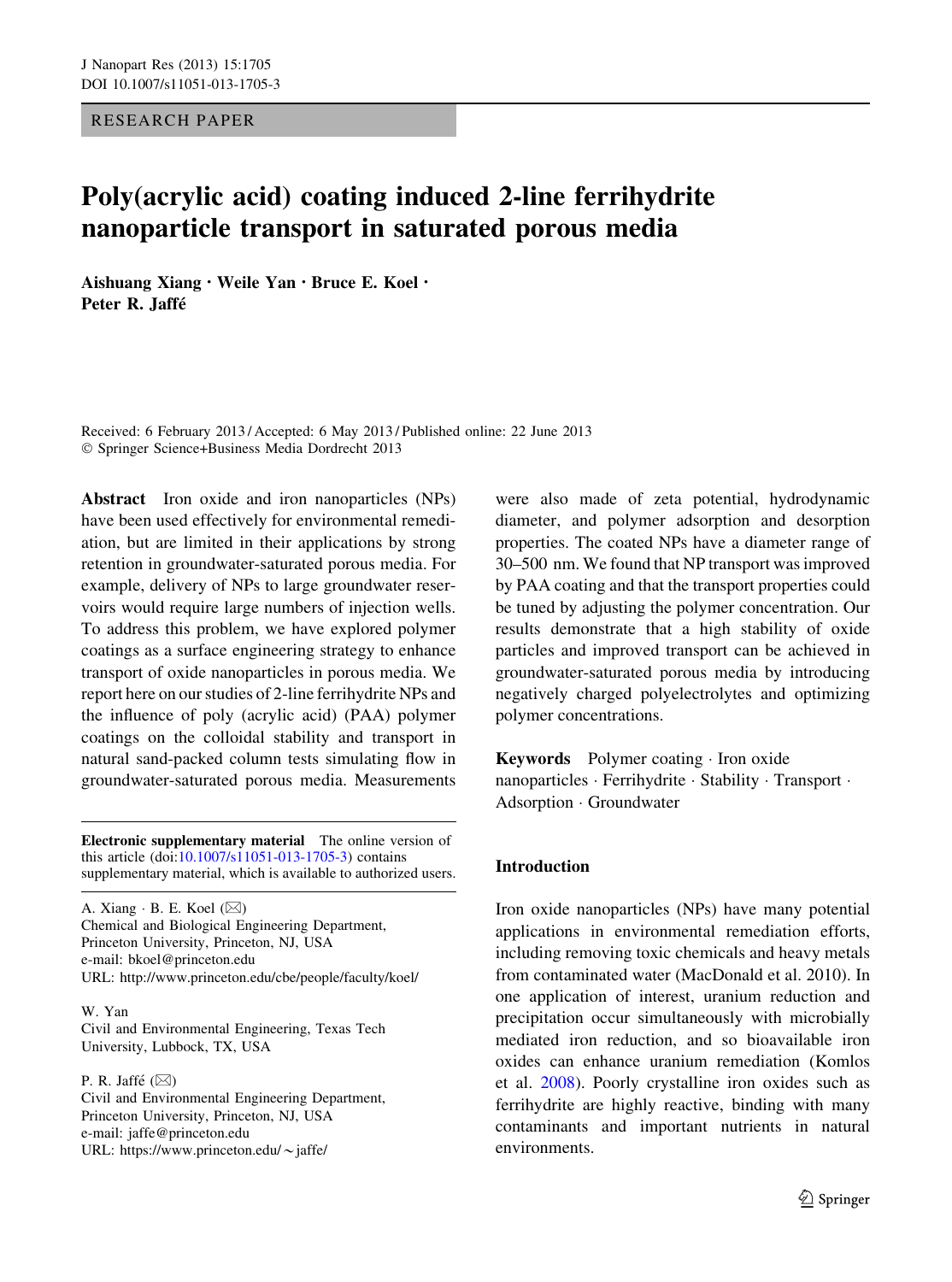The practical use of iron oxide NPs involving well injection underground is severely limited, since the transport and delivery of iron oxide NPs at distances greater than a few meters in groundwater-saturated soil are a great challenge. Advances in surface engineering of these NPs are needed to increase stability and transport properties. While the colloidal properties and aggregation behavior of iron oxide particles have been studied (Wu et al. [2008;](#page-8-0) Chen  $2007$ ; Chibowski and Wiśniewska  $2002$ ), there are few investigations concerned with the influence of organic or polymer coatings on the stability of these NPs for environmental applications (Holsen et al. [1991](#page-8-0); Ghosh et al. [2011\)](#page-8-0). Surfactant coatings on ferrihydrite particle surfaces have been investigated to remove organic contaminants from water (Holsen et al. [1991](#page-8-0)), but no report has considered improving the delivery distance of ferrihydrite NPs in groundwater-saturated porous media by using organic or polymer coatings.

Poly(acrylic acid) (PAA) has been widely studied as a water-borne polyelectrolyte surface modifier for oxide NPs (Ghosh et al. [2011](#page-8-0); Chibowski and Wiśniewska [2002\)](#page-8-0). This polymer is a FDA-approved pharmaceutical additive (Orwoll and Yong [1999\)](#page-8-0), and so it is a good candidate for surface engineering research in the environmental remediation. Such a polymer coating should strongly affect the stability and transport of iron oxide NPs. The adsorption of polyelectrolytes on NP surfaces determines the density and sign of charges on the surface of the resulting colloidal particles and affects their stability by changing the electrostatic and steric repulsion due to the attached polyelectrolyte layers. Charges on the surface of a solid depend significantly on the pH of the suspension. Measurements of the zeta potential (mV), a term derived from electric double layer theory (Hunter [1981\)](#page-8-0), can be used to indicate NP stability.

In this paper, we report on studies of the stability and sorption of PAA coatings on 2-line ferrihydrite NPs with the goal of enhancing their transport and delivery in groundwater. Natural sand-packed column tests that simulate flow in groundwater-saturated porous media have been conducted with PAA-treated and non-treated 2-line ferrihydrite NPs. We find a remarkable increase in the transport distance of PAAtreated ferrihydrite NPs, matching that of trace sodium bromide in these column tests. Such performance has not been reported previously, and this surface engineering approach offers exciting prospects for improving the delivery of iron oxide NPs in saturated porous media.

# Experimental methods

Nanoscale 2-line ferrihydrite nanoparticles

Synthesis of 2-line ferrihydrite nanoparticles followed a quick method reported previously (Schwertmann and Cornell 1991). First,  $8 \text{ g } \text{Fe}(\text{NO}_3)_3 \cdot 9\text{H}_2\text{O}$  was dissolved in 100 mL DI water, and 66 mL 1 M KOH was added to bring the pH to 7–8 while vigorously stirring with a magnetic stirrer. The last 6 mL was added dropwise while constantly checking the pH. The mixture was stirred vigorously overnight, centrifuged, and rinsed with DI water four times. The solids were transferred into dialysis tubing and then dialysed quickly until free from electrolyte. The final particles were dispersed in DI water with a solid content of 10 g/L (counted as  $Fe(OH)_3$ ), sonicated for 5 min, and stirred for 10 min, prior to storing at  $5^{\circ}$ C for future use. The surface area of such synthesized 2-line ferrihydrite nanoparticles was 200-300 m<sup>2</sup>/g (Schwertmann and Cornell 1991).

The stored 10 g/L ferrihydrite nanoparticles were stirred and sonicated well before each use in order to have a uniform dispersion. X-ray diffraction (XRD) analysis and transmission electron microscopy (TEM) were performed and compared with previous results (Schwertmann and Cornell 1991) in order to confirm that the our material was 2-line ferrihydrite nanoparticles.

# Poly(acrylic acid)

Two sodium poly(acrylic acid) (PAA) polymers were applied as surface modifiers. Sodium PAA with molecular weight of 6,000 was supplied by Polysciences as a white powder (PAA6K, 100 % w/w). Sodium PAA with molecular weight of 140,000 and a solid content of 25 % (wt/wt) was supplied by Polysciences (PAA140K, with specific gravity of 1.1). Several stock solutions of 500–4,000 mg/L PAA6K and PAA140K were prepared, and these had pH values of 8–9 and a background electrolyte strength of 1–100 mM NaCl. All solutions in this study were made with deionized water unless otherwise stated.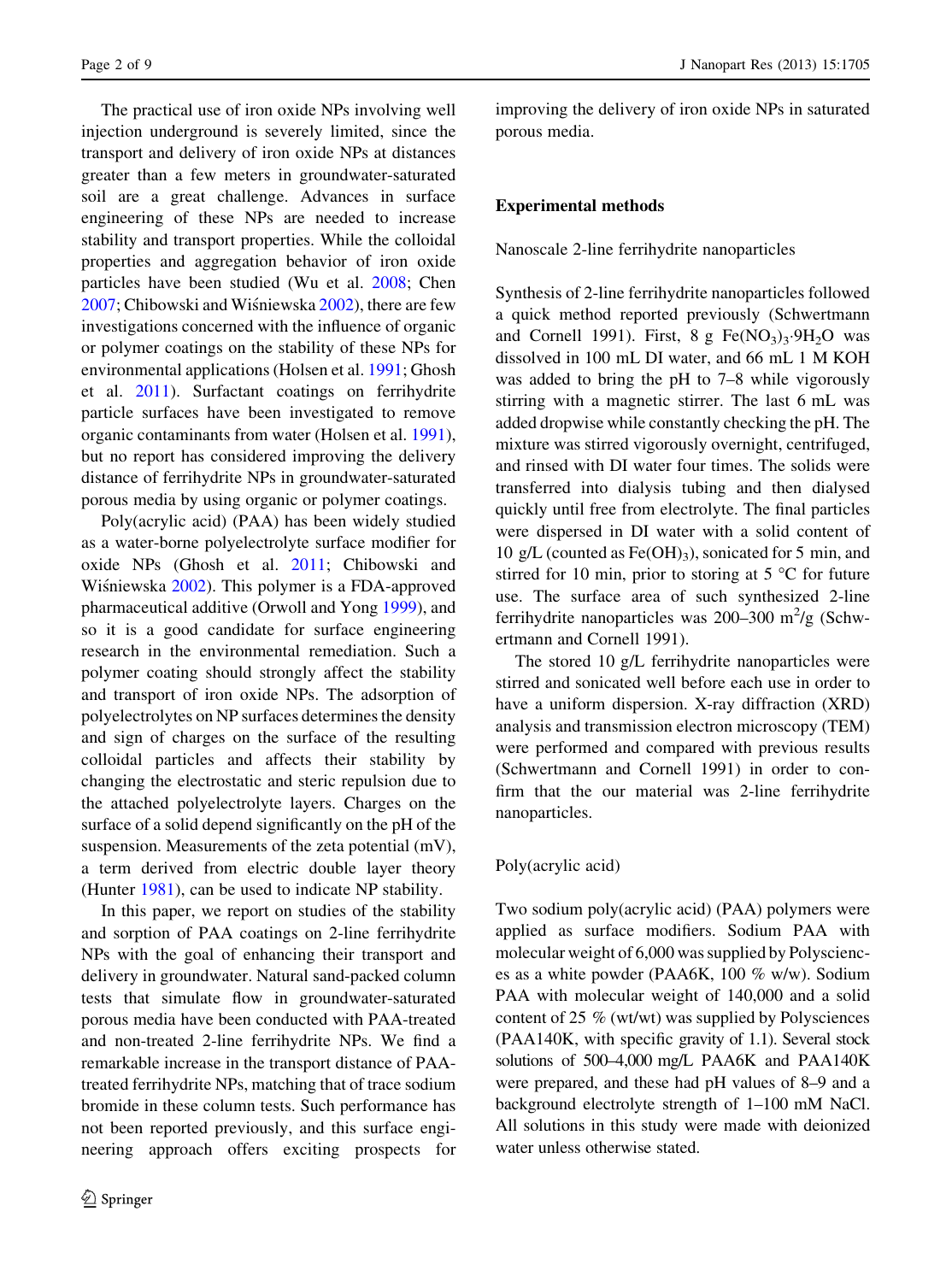# Adsorption and desorption

Adsorption measurements were conducted in two ways: (1) dispersing synthesized 2-line ferrihydrite nanoparticles in PAA solutions and (2) synthesizing 2-line ferrihydrite nanoparticles in PAA solutions. A 15 mL sample of the coated NPs was centrifuged at a centrifugal acceleration of  $10,410\times g$  and 20 °C for 30 min (DuPont Sorvall RC-5B refrigerated super speed centrifuge). The polymer concentration in the supernatant was analyzed by a total organic carbon (TOC) analyzer (Shimadu V-TOC/TN) in the nonpurgeable organic carbon (NPOC) mode. The lowloading NPOC analysis was performed with 2 % 2 N HCl acid addition, 1.5 min sparge time, and 2–3 injections with a  $50 \mu L$  injection volume. Other settings were kept as default values.

In the first method, an aliquot of stock solutions of 2,000 or 4,000 mg/L PAA and 10 mM NaCl was added to 20 mL scintillation vials to give a final polymer concentration from 25 to 1,800 mg/L, a background electrolyte of 10 mM NaCl, and a 2-line ferrihydrite nanoparticle solid content of 2.5 g/L. The electrolyte strength was balanced with 10 and 100 mM NaCl. A small volume of the 10 g/L 2-line ferrihydrite NP stock solution was injected into the polymer solution slowly with vigorous stirring. The coated NP samples were placed in an incubator (Fisher low temperature incubator model 307) at 20  $^{\circ}$ C for 24 h before centrifuging and NPOC analysis. The effect of PAA6K concentration on adsorption was studied at a pH of 3 and 10, as well as the effect of molecular weight on adsorption at a pH of 3 for various polymer concentrations.

Repeated coatings were applied to determine the maximum amount of polymer that could be coated on 2-line ferrihydrite nanoparticles at a pH of 8. In this procedure, 5 mL of the 10 g/L 2-line ferrihydrite suspension was injected with stirring into a small volume of the polymer stock solution to give a final polymer concentration of 500 mg/L and a solid content of 2.5 g/L. The rest of the coating and centrifuging procedure followed as described above. After centrifuging, aliquots of 500 mg/L polymer stock solution were added stepwise to the solids in order to recoat and disperse the 2-line ferrihydrite particles uniformly. The centrifuging and recoating were repeated 5 times. All coated samples contained 100 mM NaCl background electrolyte. The total

organic carbon in each supernatant was determined by NPOC analysis. The maximum amount of polymer that could be coated on the surface was estimated from mass balance calculations.

In the second method, 2-line ferrihydrite NPs were synthesized in a 1,500 mg/L polymer solution with 100 mM NaCl. The volume of polymer solution contained more than the maximum amount of polymer that was coated on the NPs using the first method. Polymer was added to the synthesis solution before the NP synthesis step involving titration using 1 M KOH, and the solution was stirred well throughout. Otherwise, the synthesis procedures used were the same as in the synthesis of the bare 2-line ferrihydrite nanoparticles. The resulting solid content was 2.5 g/L. The amount of polymer adsorption on the particle surfaces was analyzed after centrifuging samples and measuring polymer concentrations in the supernatants with NPOC analysis.

The desorption of coated polymers from particle surfaces was investigated by repeatedly redispersing centrifuged solids in 100 mM NaCl. The process was the same as that used for the repeated coatings on bare (non-coated) 2-line ferrihydrite nanoparticles except that the polymer stock solution was replaced by 100 mM NaCl. Polymer content in the supernatant was determined with NPOC analysis. The amount of polymer that desorbed (was removed from) the particle surface was calculated by mass balance after each redispersion. Desorption was tested for samples that had maximum coating at the NP surface, i.e., NPs that had been repeatedly coated three times in the first procedure, as well as NPs synthesized in the polymer solutions in the second procedure.

# DLS and zeta potential measurements

Dynamic light scanning (DLS) and electrophoretic light scanning (ELS) measurements of bare and coated 2-line ferrihydrite nanoparticles were performed for particle sizing and zeta potential using a Malvern Zetasizer Nano instrument. Ionic strengths of 1, 10, and 100 mM NaCl were utilized in bare 2-line ferrihydrite nanoparticle solutions with various pH values. Polymer coating on 2-line ferrihydrite nanoparticles occurred 12 h before analysis. The ratio of total polymer to solid content was varied at various pHs with a fixed electrolyte strength of 10 mM NaCl. The coating process followed the same procedure as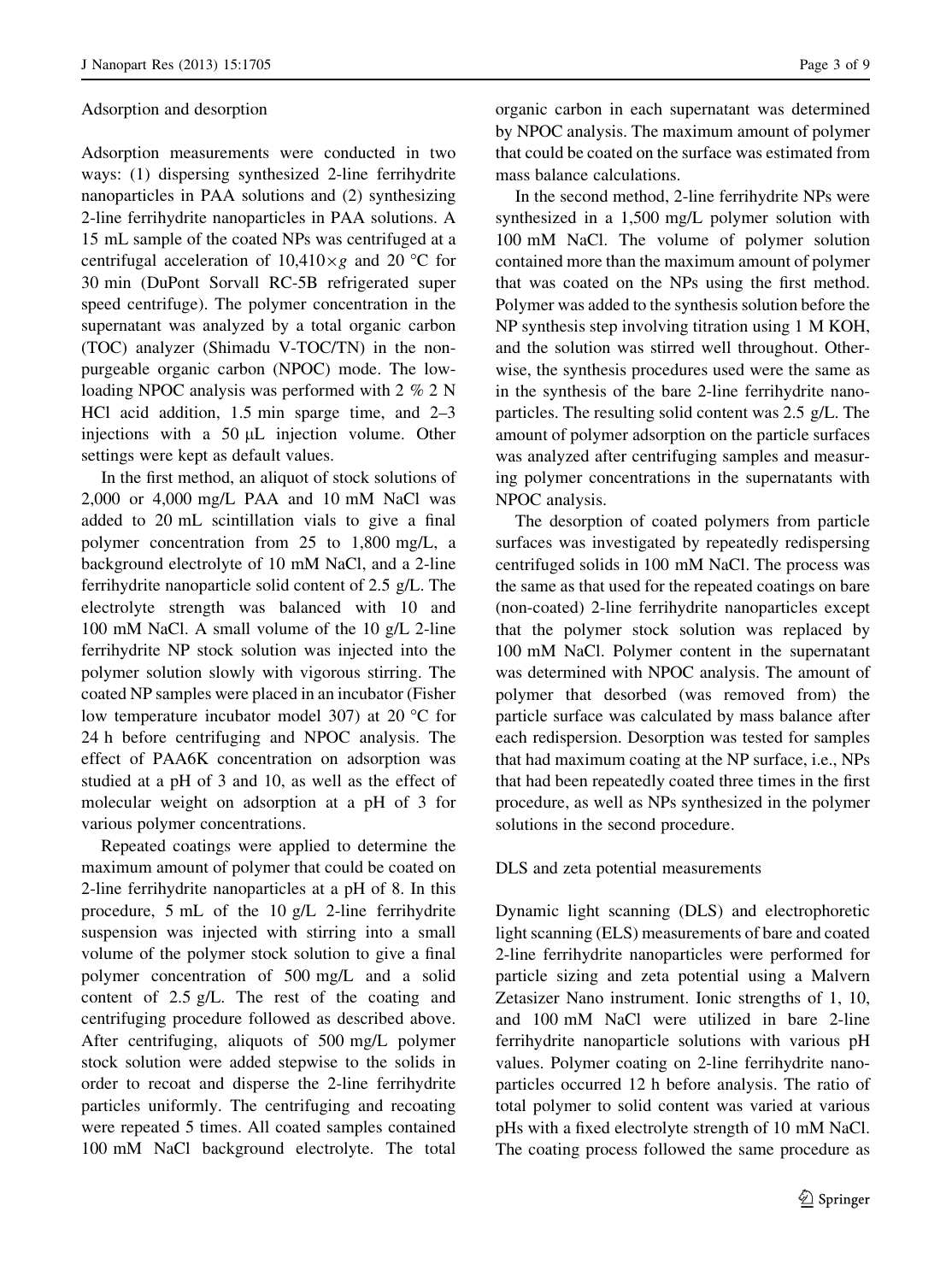the adsorption test except that the 2-line ferrihydrite solid content was fixed at 50 mg/L. The final samples for DLS and ELS experiments were sonicated in a bath for 2 min and stirred continuously prior to measurement. Three zeta potential and particle size measurements were performed for each sample and the measurements were taken for at least two independent samples.

# Porous matrix

Natural quartz ASTM sands were supplied by sigmaaldrich and used to simulate a groundwater-saturated porous matrix. The sand grains were spheroidal with a size range of 20–30 mesh. The treatment of this sand before packing it in the columns (described below) followed that described previously (Tiraferri and Sethi [2009\)](#page-8-0). The grains were soaked in 6 N HCl for 72 h and subsequently rinsed in deionized water to restore the initial pH. Prior to packing the column, the grains were rehydrated by boiling them in DI water for 20 min. The soaked sand grains were sonicated in DI water for 25 min to remove detachable colloids. The grains were washed again and dried in an oven at 120 °C. The dried sand matrix total porosity was measured to be 0.37 (as described later).

# Column transport experiments

Glass chromatography columns (Knotes Brand Chromaflex) with an inner diameter of 2.5 cm and a fixed length of 15 cm were used in column transport experiments. Dry sand grains were wet packed with vibration to minimize any layering or air entrapment. The pore volume for each column was 27.45 mL. The transport experiments were conducted using vertical columns by pumping a suspension of 2-line ferrihydrite nanoparticles from the bottom to the top using a peristaltic pump (Ismatec<sup>®</sup> low-speed planetary geardriven digital pump) at an approach velocity of  $1.08 \times 10^{-5}$  m/s. Prior to each experiment, the packed column was equilibrated by flushing the porous matrix with 10 pore volumes of pH-adjusted DI water and 10 pore volumes of pH-adjusted 10 mM NaCl electrolyte solution.

Samples of 800 mL of the influent suspension were prepared by injection of 10 g/L bare 2-line ferrihydrite nanoparticles into a pretreated solution while stirring. The pretreated solution had a pH of 6.5, a background electrolyte concentration of 10 mM NaCl, and various amounts of dissolved PAA6K with an initial concentration range from 0 to 500 ppm. An initial concentration of 500 ppm, for example, results in only 5 % of the PAA6K remaining in solution after equilibration. The influent solution to the column experiments contained this dissolved PAA6K in equilibrium with the nanoparticles. The final 2-line ferrihydrite nanoparticle solid content was 150 mg/L as calculated from the chemical formula of  $Fe(OH)<sub>3</sub>$ . The suspension was stabilized 24 h at room temperature with stirring and the pH readjusted to 6.5 prior to pumping into the column. The suspension was kept stirring at a speed of 300 rpm during the transport test.

The effluent at the column outlet was collected with a fraction collector (Spectra/Chrom<sup>®</sup>CF-2) at a frequency of 30 min for the first 10 samples and 60 min for rest of the samples. The particle concentration in the fractions was monitored using a previously reported spectrophotometric iron analysis method (Komlos and Jaffé  $2004$ ). In our procedure, 1 mL sample was added into 4 mL 0.65 N HCl. The mixture was mixed well and left at the room temperature for 1 h in order to completely dissolve the iron. 0.2 mL 6.25 N hydroxylamine hydrochloride was then added to reduce ferric ions into ferrous ions. This was kept overnight before transferring a 0.1 mL sample into 5 mL 1 g/L ferrozine buffered with 11.92 g/L HEPES (4-(2-hydroxyethyl)-1-piperazineethanesulfonic

acid). The absorbance was read from a spectrophotometer (Spectronic<sup>®</sup>Genesys<sup>TM</sup> 2) at a wavelength of 562 nm.

# Results and discussion

Two methods were examined to manufacture the PAA-coated 2-line ferrihydrite nanoparticles. The first method consisted of coating the nanoparticles after synthesis and the second method consisted of synthesizing the nanoparticles directly in the polymer solution. Table S1 compares the maximal polymer adsorption for the two coating strategies starting with an equivalent amount of PAA in the initial coating solution. Synthesis of the nanoparticles in the polymer solution resulted in a higher polymer loading. The higher polymer loading is possibly because the polymer was incorporated into the matrix of the NPs during the synthesis in the polymer solution. Since the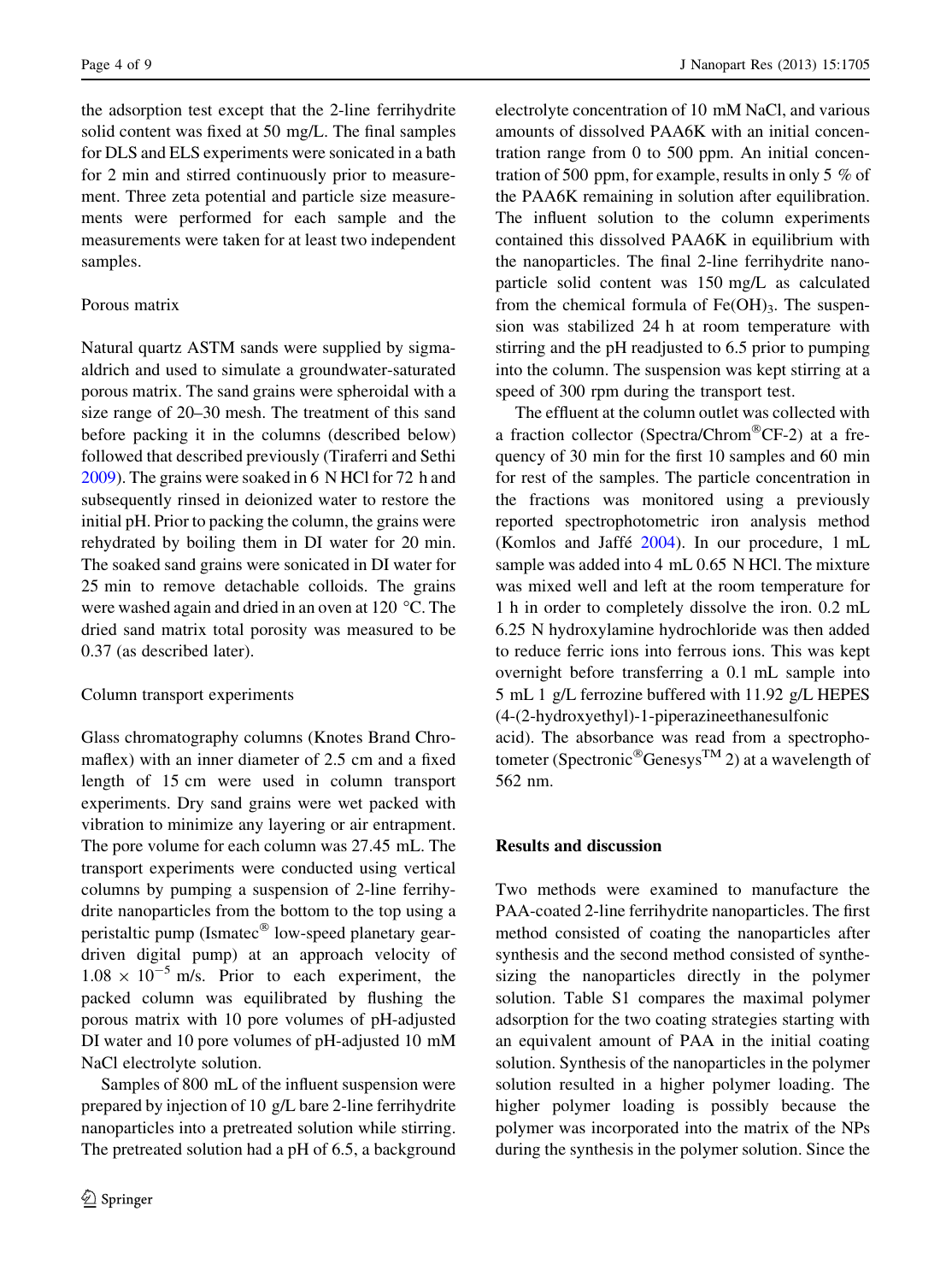measurements of particle size and zeta potential for the two types of nanoparticles gave negligible differences, the work described here utilizes only method of coating the nanoparticles after synthesis.

#### **Stability**

Stability of colloidal particles depends notably on the pH of the solution. Electrolyte ion strength also plays a role in affecting colloid stability. Typical ground waters have concentrations of monovalent cations of up to 10 mM, and their aquifer pH ranges between 6 and 8. Groundwater-saturated porous media usually is negatively charged, i.e., has a negative zeta potential.

Figure 1 shows the influence of monovalent cations and pH of the solution on the zeta potential of bare 2-line ferrihydrite nanoparticles. Much of the uncertainty in these curves comes from changes in pH that occurred from the lack of buffering capacity. Figure 1 demonstrates that electrolyte strength has a negligible effect on the zeta potential of these nanoparticles. The point of zero zeta potential  $(pH_{\text{iep}})$  for all of these nanoparticles is between 8 and 8.5. This number matches the literature point of zero charge of about 8 (Cornell and Schwertmann [2003](#page-8-0)). Figure 1 also indicates that the zeta potential depends significantly on the pH of the suspension. A positive zeta potential is induced by the positive surface charge on the particle surface at low pH. High pH values restrict iron oxide surface ionization and the adsorption of anions leads to negative zeta potentials. Bare 2-line ferrihydrite nanoparticles are positively charged at a pH of 6–8 suggesting that they would strongly adsorb onto groundwater-saturated porous media.

Hydrodynamic diameter is another indicator of nanoparticle stability. Figure 2 presents the influence of suspension pH and background electrolyte strength on the nanoparticle hydrodynamic diameter. The maximum particle size occured at a pH near the point of zero charge (between eight and nine) for all of these electrolyte strengths. We found the hydrodynamic diameter to not be linear with the electrolyte strength, but this diameter is known to be sensitive to the time spent in the colloidal suspension with an electrolyte background (Ghosh et al. [2011](#page-8-0)).

A polymer coating was applied to the nanoparticles and Figs. [3](#page-5-0) and [4](#page-5-0) present results of zeta potential and hydrodynamic diameter measurements for these



Fig. 1 The effect of background electrolyte and pH on the zeta potential of 2-line ferrihydrite particles at a solid content of 50 mg/L



Fig. 2 The effect of background electrolyte and pH on the hydrodynamic diameter of 2-line ferrihydrite particles at a solid content of 50 mg/L. The vertical error bars are smaller than the data point symbols

PAA-coated 2-line ferrihydrite nanoparticles. The zeta potential of the NPs with adsorbed PAA is lower than the potential for the bare NPs in the examined pH range (Figs. 1 and [3\)](#page-5-0). The negatively charged –COOgroups distributed along the polymer chains cause this lowering of the zeta potential. PAA coating also shifts the point of zero zeta potential  $(pH_{\text{iep}})$  to lower pH values, and this shift depends on the PAA concentration. The dependence of the zeta potential on the molecular weight of the PAA used is negligible in the studied polymer concentrations. One reason for this is that the nanoparticle surface area is much greater than other iron oxide particles and this may cause polymer molecules with different molecular weights to adopt similar conformations on the particle surface.

A detailed discussion has been reported for zeta potential shifting of  $Fe<sub>2</sub>O<sub>3</sub>$  iron oxide with various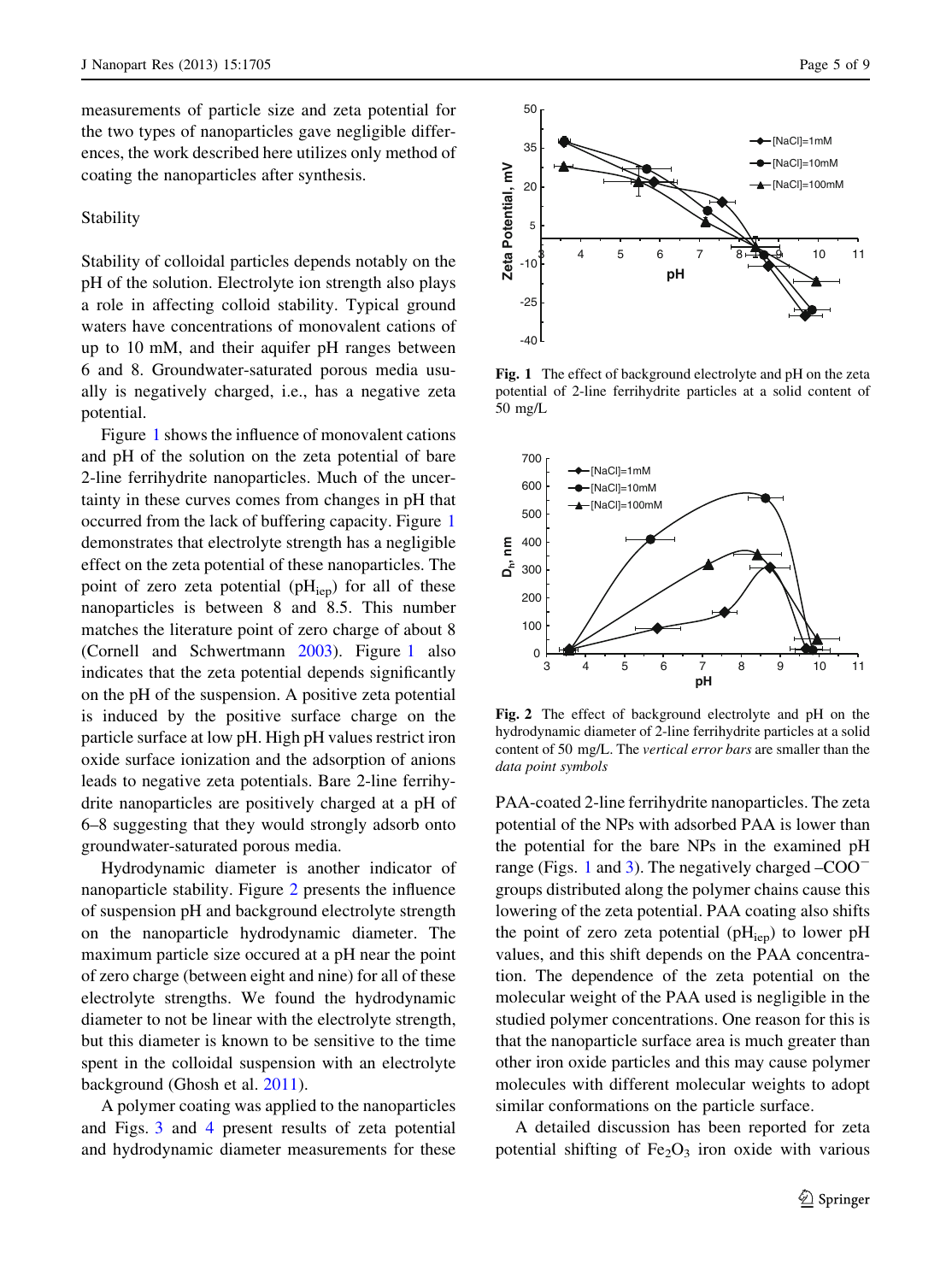<span id="page-5-0"></span>

Fig. 3 The effect of PAA and pH on the zeta potential of 2-line ferrihydrite particles at a solid content of 50 mg/L and sodium strength of 10 mM. The vertical error bars are smaller than the data point symbols



Fig. 4 The effect of PAA and pH on the hydrodynamic diameter of 2-line ferrihydrite particles at a solid content of 50 mg/L and sodium strength of 10 mM

PAA concentrations and molecular weights (Chibow-ski and Wiśniewska [2002\)](#page-8-0). Generally, three possible effects change the zeta potential of polymer-coated iron oxide particles: (i) conformation of the polymer chains might move the slipping plane (M'Pandou and Siffert [1987\)](#page-8-0), (ii) active sites might be blocked on the particle surface (Tjipangandjara and Somasundaran 1991), and (iii) charged functional groups in chains of adsorbed polymer may alter surface charge (Chibowski et.al. 2000). The negligible effect of the polymer molecular weight on the zeta potential suggests that the length and number of tails and loops formed at the interface are the same and so do not affect the zeta potential of iron oxide. However, since increasing the polymer concentration leads to larger and more numerous tails and loops formed at the surface,

the zeta potential shifts to negative values with sufficient negative functional groups at the interface.

Figure 4 demonstrates that larger hydrodynamic diameters were observed for various polymers and concentrations at pH values near  $pH_{\text{iep}}$ . Minimum diameters occur at maximum absolute zeta potentials. Oxide particles in suspensions with high absolute zeta potentials do not aggregate at a fast pace, and they have small hydrodynamic diameters. Thus, stability of these particles within a targeted pH range can be improved by applying PAA coatings.

These studies demonstrate that the zeta potential of oxide particles in groundwater ( $pH = 6-8$ , and \10 mM monovalent concentration) can be tuned to a significantly negative value that results in good stability in a negatively charged porous media.

#### Adsorption and desorption

Because the amount and nature of organic matter introduced into groundwater with the nanoparticles are strictly regulated, it is important to control the organic matter content in applying polymer coatings to nanoparticles used for environmental remediation. Figure 5 presents adsorption isotherms of PAA on the surface of 2-line ferrihydrite nanoparticles. This figure illustrates the influence of the PAA molecular weight and pH of the solution on PAA adsorption on these nanoparticles.

Compared to results from adsorption isotherms of PAA on hematite iron oxide particles at the same pHs



Fig. 5 Adsorption isotherms of PAA on 2-line ferrihydrite nanoparticles for two molecular weights of the polymer and two values of pH. [NaCl] = 10 mM, [2-line ferrihydrite] =  $2.25$  g/L, and the other two solid curves are the fittings to the experimental data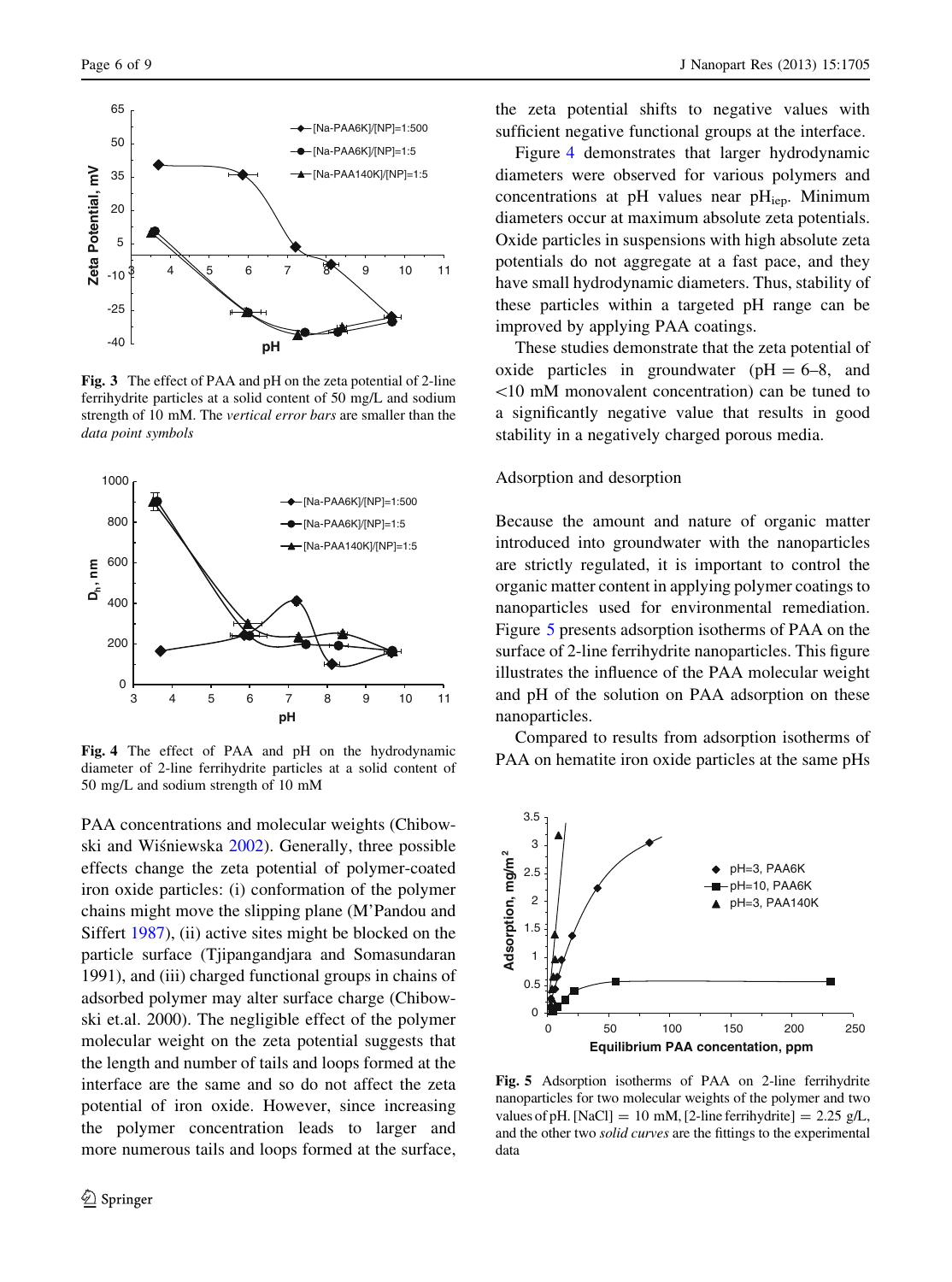of 3 and 10, respectively (Chibowski and Wisniewska [2002\)](#page-8-0), 2-line ferrihydrite nanoparticles have much greater capacity per unit surface area for adsorption of PAA. This is because 2-line ferrihydrite nanoparticles have higher cationic surface charge than hematite particles at these pH values, and therefore can absorb more PAA, a polyelectrolyte that contains carboxylic groups.

A detailed discussion of the influence of PAA molecular weight and pH of the solution on the adsorption isotherms of PAA on hematite has been presented (Chibowski and Wiśniewska [2002\)](#page-8-0). Our results on 2-line ferrihydrite nanoparticles confirm that the increase of polymer molecular weight gives more polymer adsorption in the studied equilibrium polymer concentration range. However, we saw no significant difference in the isotherms for PAA6 and PAA140K at  $pH = 3$  up to an adsorption of 0.6 mg/m<sup>2</sup>. At higher polymer concentration, long loops and tails or greater number of these structures are formed with higher molecular weight polymer at the interface of oxide particles; therefore, increased amount of adsorption is observed for high molecular weight polymer. The value of 0.6 mg/m<sup>2</sup>, below which there is no influence of polymer molecular weight, is three times greater than that value for hematite nanoparticles, and so the range of efficient coating using low molecular weight polymers is extended.

The increase of pH from 3 to 10 for the PAA6K isotherms as shown in Fig. [5](#page-5-0) causes a large decrease in PAA adsorption. The solution pH affects the degree of ionization of the PAA carboxylic groups, such that as the pH is decreased below the value of  $pK_a = 4.5$ , more non-dissociated carboxylic groups, –COOH, are induced than dissociated ones,  $-COO^-$ , and with an increase of pH greater than 4.5, the number of –COOgroups in the polymer chains increase. It hinders interaction of the polymer with more and more negatively charged surface of oxide particles and thus decreases the adsorption of PAA (Chibowski and Wiśniewska [2002](#page-8-0)).

Once injected into groundwater and during their transport through a porous medium, polymers adsorbed to the oxide particle surfaces may detach, decreasing the stability of the oxide nanoparticles. In order to probe the stability of the polymer coating, we carried out measurements of PAA desorption from the maximally coated 2-line ferrihydrite nanoparticles after synthesis. First, a maximum coating strategy was pursued. Figure 6 presents our determination of the number of coating treatments required to achieve maximal polymer coating on the nanoparticles. In this figure, a normalized total organic carbon (TOC) value, obtained from the TOC value in the supernatant solution after a coating treatment, was divided by the TOC value in the original polymer solution. This value is plotted versus the number of coating treatments as shown in Fig. 6. When the normalized TOC reaches a value of unity, no additional polymer adsorption occurs with further treatment. The maximal coating was achieved after 2–3 coating treatments for both PAA6 and PAA140K.

PAA desorption was measured by repeatedly dispersing the maximally coated 2-line ferrihydrite nanoparticles 4 times in a 100 mM NaCl solution. Figure [7](#page-7-0) shows the polymer desorption caused by these repeated dispersions. The amount of polymer desorption observed after four repeated dispersions was 2 % for PAA140K and 5 % for PAA6K. The lower desorption of PAA140K can be explained by the higher adsorption isotherms for this polymer as shown in Fig. [5](#page-5-0). Figure [7](#page-7-0) also shows that a higher loading of adsorbed polymer leads to a higher amount of polymer desorption when contacting a fresh solution.

#### Transport

When injected into natural aquifers, highly concentrated slurries of iron oxide nanoparticles will need to



Fig. 6 A normalized total organic carbon (TOC) value in the supernatant solution was measured after each repeated coating/ centrifuging step to track the extent of polymer adsorption on previously prepared nanoparticles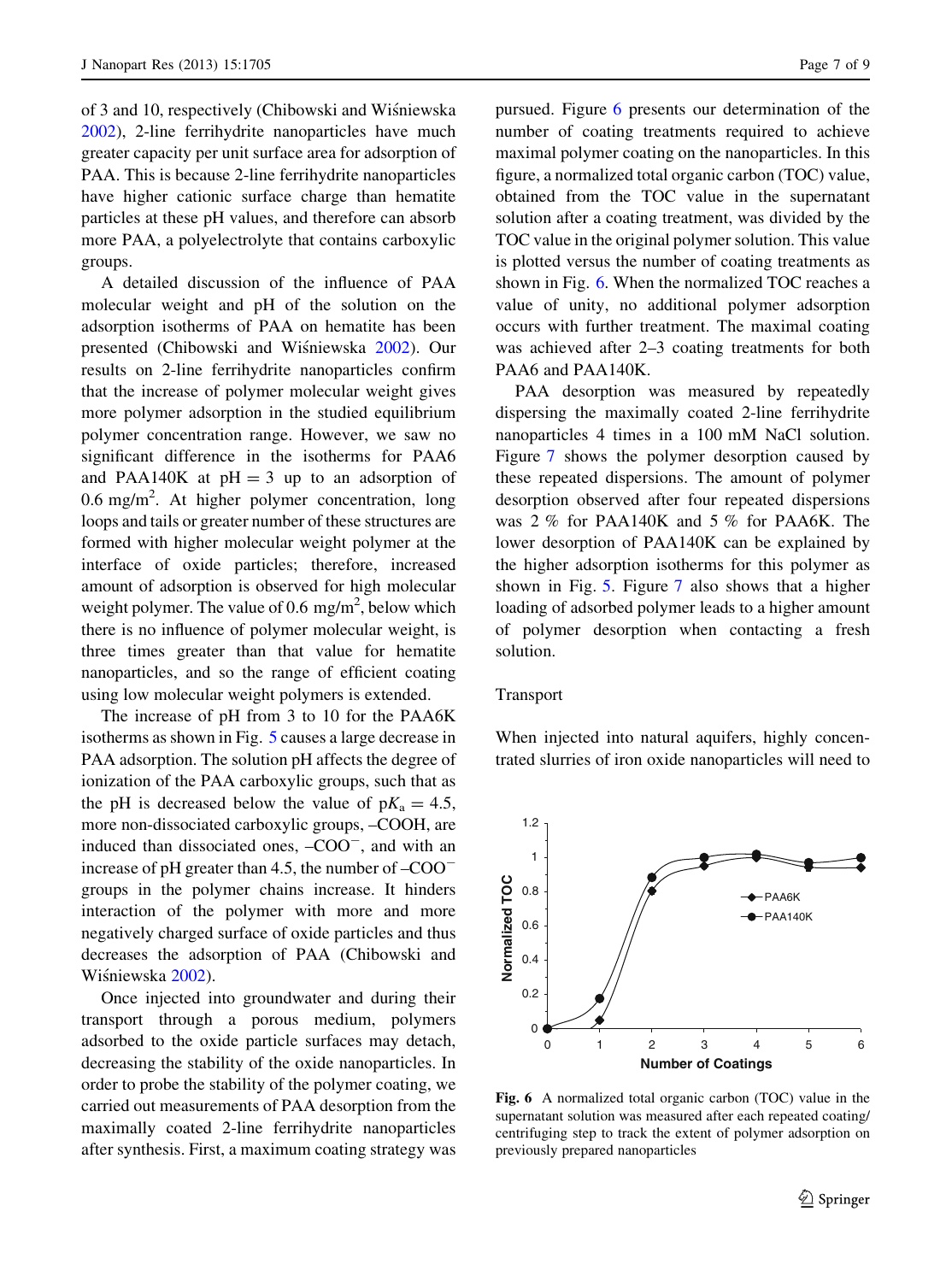<span id="page-7-0"></span>

Fig. 7 Polymer desorption measurements using multiple redispersions in 100 mM NaCl for polymer coatings added after the NP synthesis. The initial particle, prior to any desorption is plotted on the origin. Each vertical error bar represents an accumulation of errors from previous samples

move from wells to the contaminated zone or spread to embrace the source of contamination. These distances are not likely to be less than tens of meters or more than hundreds of meters (Tiraferri and Sethi [2009](#page-8-0)). Bare iron oxide nanoparticles do not have sufficient mobility for many applications. We have shown that PAA coatings alter the zeta potential to indicate enhanced nanoparticle stability. However, direct transport measurements using the coated nanoparticles are necessary to obtain data needed for predicting transport distances.

Figure 8 reports our transport measurement results through 15-cm long, 2.5-cm inner dia. columns packed with negatively charged natural quartz sands. This figure presents breakthrough curves of 2-line ferrihydrite particles with various amounts of PAA6K coatings (applied subsequent to the NP synthesis). A breakthrough curve for bromide (added as sodium bromide) is also provided as a reference for transport of a conservative tracer that has no interaction with the solid phase. As shown in Fig. 8, bare or minimally PAA6K-coated 2-line ferrihydrite nanoparticles are not transported through the column. However, nanoparticles coated extensively using a 500 ppm PAA6K coating solution have a breakthrough curve showing transport as facile as bromide for the testing period. Oxide particles coated with moderate amounts of PAA6K polymer are only partially transported through the column. The transport of particles coated with PAA140K should be similar to these results, since particles coated with PAA6K have similar zeta potential to particles coated with PAA140K at a solution pH of  $6.5$  (Fig. [3\)](#page-5-0).



Fig. 8 Transport measurements through natural quartzs and columns showing breakthrough curves of 2-line ferrihydrite nanoparticles that have been coated by PAA6K using various polymer solution concentrations. The bromide breakthrough curve provides a reference for a solute that is not interacting with the solid matrix. The nanoparticle feed solution was controlled to be  $pH = 6.5$ 

Zeta potential measurements show negative values for suspensions with 500 and 30 ppm PAA6K coatings  $(-35 \text{ to } -40 \text{ mV})$ , and positive values for those with 0 and 0.3 ppm PAA6K coatings (5–10 mV). Our transport results demonstrate that nanoparticle suspensions with positive zeta potentials are not transported through columns packed with negatively charged natural quartz sands. However, suspensions with negative zeta potentials may be fully or partially transported through the columns depending on the amount of polyelectrolyte in the coating on the oxide particles.

We also measured the zeta potential and hydrodynamic diameter of the 500 ppm PAA6K-coated nanoparticle fractions that were transported through the test column.  $D_H$  stayed in a range of 245–255 nm for all collected fractions, and the zeta potential was nearly constant, decreasing only 3 mV in the testing period. All of these results indicate that suspensions formed using 500 ppm PAA6K are stable in this porous sand media. This finding is a promising advance toward our goal of achieving sustainable delivery of iron oxide nanoparticles in groundwater.

Predicting the nanoparticle travel distance, i.e., the distance where 99 % of the particles are removed, is a challenge. According to a methodology that used an attachment efficiency in calculations of the travel distance for zero valent iron nanoparticles coated with guar gum (Tiraferri and Sethi [2009\)](#page-8-0), we conclude that our 2-line ferrihydrite nanoparticles coated in